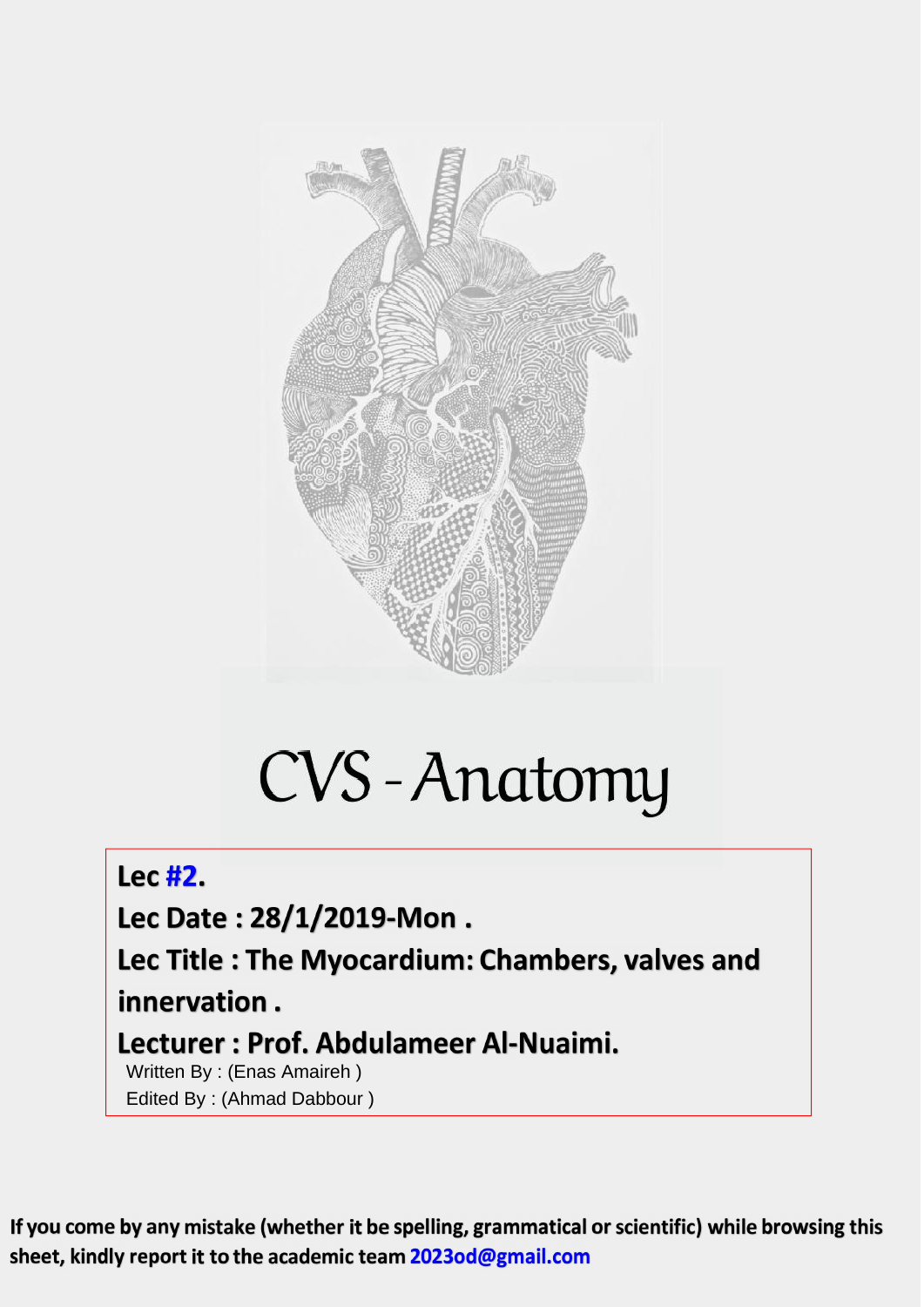- Review of Heart surface anatomy :
	- The heart has a conical shape ( Flattened cone ).
	- Its base is directed posteriorly
		- remember it consists of : (For better understanding )
			- 1. Mainly the left atrium .
			- 2. Small portion of right atrium .
			- 3. Proximate parts of the great veins ( SVC and IVC).

Apex of the heart : from the base of the heart projects forward, downward and to the left, positioned deep to the  $5^{\mathsf{th}}$  intercostal space .

- $\checkmark$  The heart is called to be a dual machine(or dual pump) pumping both arterial and venous blood, where the left side pumps the fresh oxygenated ,arterial blood and the right side deals with the deoxygenated blood .
- $\checkmark$  Be careful, both pumps work in the same efficiency meaning that the same blood volume pumped from the left side is returned (drained into ) the right side ; so they have an integrative function .
- $\checkmark$  Notice:
	- Pulmonary Heart Failure : result from a failure of the right ventricle .
	- Congestive Heart Failure (CHF) : occurs when the left ventricle doesn't properly pump blood out to the body .
- Referring back to heart anatomical structure :
	- It consists of 4 chambers ( RV , RA, LV and LA )
	- Atria is separated from the ventricles by what's called the Coronary Sulcus.
	- The 2 ventricles (RV and LV) are separated by Interventricular Sulcus (both anteriorly and posteriorly ).
- We are going to start studying the 1<sup>st</sup> chamber which is the Right Atrium :
	- Located in front of the LA, its posterior wall forms the anterior wall of the LA.
	- During the embryonic life, there is an opening found between the 2 atria called Foramen Ovale ,which allowsthe blood to enter the LA from the RA .This foramen normally closes at birth when the lungs become functional . As a result of this closure , a depression called Fossa Ovalis is formed .
	- Surrounding the fossa ovalis there is an elevation called Limbus of fossa ovalis.
	- 2 Veins drains into the RA : SVC and IVC .
	- On the left side of the RA there is what's called the Right auricle ,which is an ear-like ,conical muscular pouch that externally overlaps the ascending aorta .
	- The post. wall of RA is smooth, whereas the Ant. one (inside) has muscular bands running transversely (called Musculi Pectinati ) ,ending with a vertical elevated muscular band called Crista Terminalis .

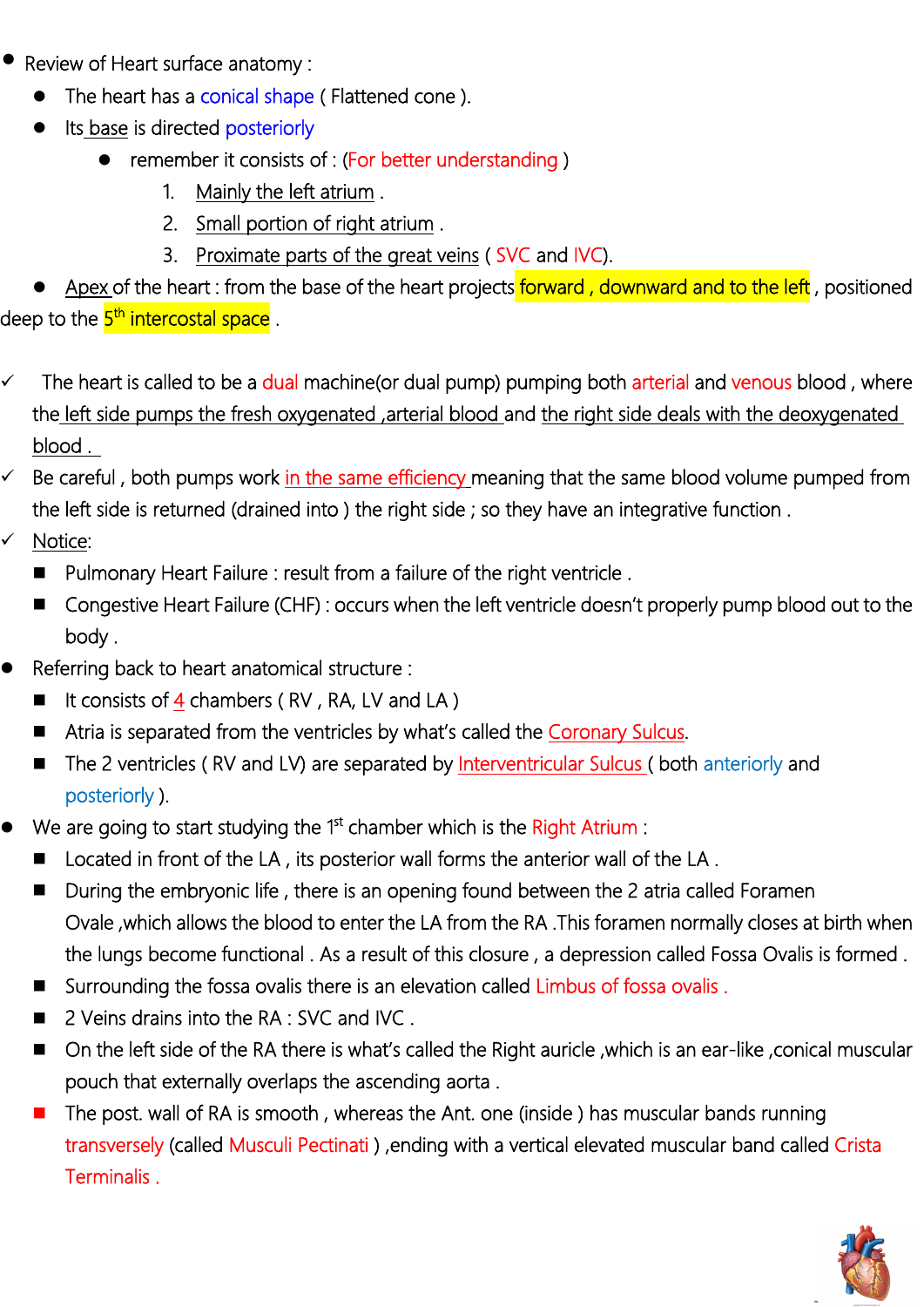- Externally(external anterior wall of RA ), anterior to the crista terminalis (internally) there is a depression called Sulcus Terminalis, this sulcus extends from the SVC to IVC.
- Inferiorly , an opening of IVC is found , surrounded with endocardial flap that works as a valve for the IVC .
- Inferiorly, there is a Tricuspid valve, positioned between the RA and RV also called R. AV valve.
- Another opening situated between the opening of IVC and the tricuspid valve which is: coronary sinus orifice , remember that coronary sinus delivers the less-oxygenated blood after collecting it from the myocardium to the RA .
- Anterior to the opening of the coronary sinus there is also endocardial falp.
- Right auricle wall is also trabeculated ; not smooth .
- Moving now to the 2<sup>nd</sup> chamber, RV (Right Ventricle ) :
	- Directed downward and to the left, found in front of the RA and LV.
- Separated (internally) from the LV by interventricular septum , this septum is deviated to the right side ,so bulging into the right ventricle making it crescentic in cross section .
- This septum , structurally , composed from a membraneous part (Sup) and muscular part (inf) forming the major part of the septum .
	- RV wall is rough ; trabeculated .
- There is a muscular band crossing the inferior tip of the RV , called Septomarginal band , forms a bridge between the lower portion of interventricular septum and the base of ant papillary muscle .
- Superiorly , the ventricle is smooth , this smooth area leads to the pulmonary trunk . The pulmonary trunk in guarded by a tricuspid valve(2 cusps directed ant and the 3<sup>rd</sup> post) called Pulmonary valve .
- Chordae tendineae connect the papillary muscles to the tricuspid valve, functions to prevent the backflow of blood (When the ventricles of the heart contract in ventricle systole , there is an increased in blood pressure in both chambers which push the AV valves - L and R- to close simultaneously preventing the backflow of blood into the atria "Source : Lec notes + Wiki" )
- The 3<sup>rd</sup> chamber to be explained is : The Left Atrium .
	- Forms most of the base or post surface of the heart .
	- Rectangular in shape.
	- Receives four pulmonary veins on its posterior, smooth wall.
	- On its ant wall, left AV orifice is positioned.
	- The posterior wall of the LA is related to the esophagus, left bronchus and descending aorta.
	- **E** Esophagus tumors commonly causes depression to the LA (Affect the LA).
	- Commonly asked, After performing an X-Ray to a patient, a mass posterior to the LA has been found ,what do you think this mass is ?
- The last one to be mentioned is : The LV ( Left Ventricle ) .
	- The wall of LV is much more thicker than that of the RV; bcz it is the LV that pumps the blood all around the body into the systemic circulation so it needs to generate a fairly high pumping pressure.